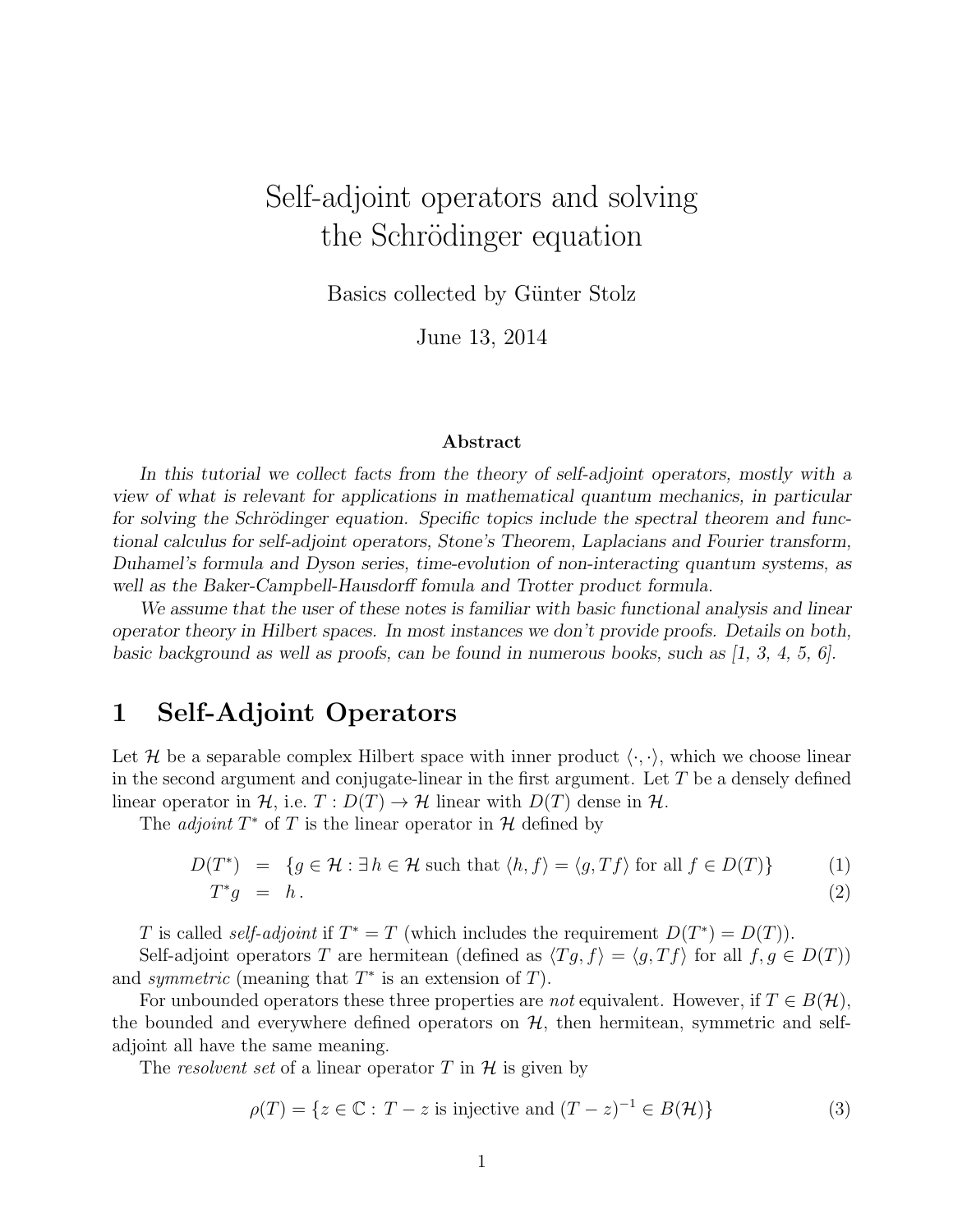and  $(T-z)^{-1}$  is referred to as the *resolvent* of T at z.

The spectrum of  $T$  is the complement of the resolvent set,

$$
\sigma(T) = \mathbb{C} \setminus \rho(T). \tag{4}
$$

The resolvent set is open in  $\mathbb C$  and thus the spectrum a closed subset of  $\mathbb C$ .

For symmetric and, in particular, self-adjoint operators T the spectrum is real,  $\sigma(T) \subset \mathbb{R}$ .

## 2 The Spectral Theorem for Self-Adjoint Operators

There are at least two good reasons for the prominence of self-adjoint operators in mathematical physics (and for why they are preferred over hermitean and symmetric operators). One reason is mathematical and given by the spectral theorem for self-adjoint operators, discussed in this section. The other reason is physical and given by Stone's Theorem, discussed in the next section.

### 2.1 Spectral Theorem

A spectral family E in H is a family of orthogonal projections  $E(t)$ ,  $t \in \mathbb{R}$ , in H with the properties

- (a)  $E(s) \leq E(t)$  if  $s \leq t$  (in the sense that  $\langle f, E(s)f \rangle \leq \langle f, E(t)f \rangle$  for all  $f \in \mathcal{H}$ ),
- (b) E is strongly right-continuous, i.e.  $\lim_{\varepsilon \to 0+} E(t+\varepsilon)f = E(t)f$  for all  $t \in \mathbb{R}$  and  $f \in \mathcal{H}$ ,
- (c)  $E(t) \to 0$  strongly as  $t \to -\infty$  and  $E(t) \to I$  strongly as  $t \to \infty$ .

The spectral theorem established a one-to-one correspondence between self-adjoint operators and spectral families:

**Theorem 2.1** (Spectral Theorem). For every self-adjoint operator  $T$  there exists a spectral family E such that

$$
T = \int_{\mathbb{R}} t \, dE(t). \tag{5}
$$

Vice versa, to every spectral family  $E$  the right hand side of  $(5)$  defines a self-adjoint operator T.

In the case of unbounded self-adjoint operators  $T$ , the correct interpretation of  $(5)$  needs some care for which we refer to the literature. For bounded self-adjoint  $T$ , which are characterized by their associated sesquilinear form  $\langle \cdot, T \cdot \rangle$ , (5) is equivalent to its weak form

$$
\langle g, Tf \rangle = \int_{\mathbb{R}} t \, d\langle g, E(t)f \rangle \tag{6}
$$

for all  $f, g \in \mathcal{H}$ . Here  $d\langle g, E(\cdot)f \rangle$  is the complex Borel measure on R defined via polarization as

$$
\frac{1}{4}(\rho_{g+f} - \rho_{g-f} + i\rho_{g-if} - i\rho_{g+if}),\tag{7}
$$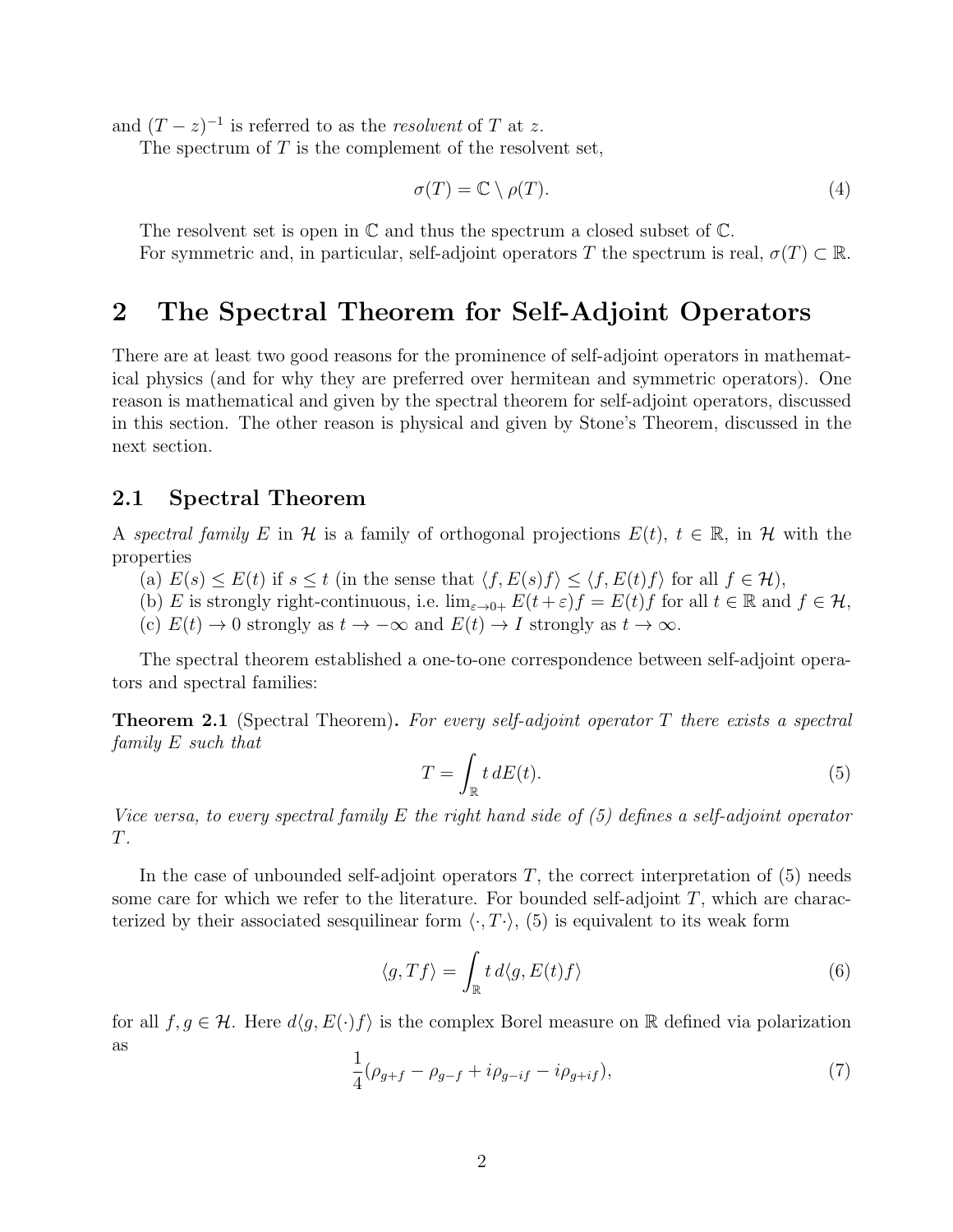where  $\rho_f$  is the bounded Borel measure with distribution function  $\rho_f(t) = \langle f, E(t)f \rangle$ . As a special case we have

$$
\langle f, Tf \rangle = \int t \, d\rho_f(t). \tag{8}
$$

For a given self-adjoint operator T the spectral family E can be found from *Stone's formula* 

$$
\langle g, (E(b) - E(a))f \rangle = \lim_{\delta \to 0+} \lim_{\varepsilon \to 0+} \frac{1}{2\pi i} \int_{a+\delta}^{b+\delta} \langle g, ((T - t - i\varepsilon)^{-1} - (T - t + i\varepsilon)^{-1})f \rangle dt. \tag{9}
$$

This formula (or one of its close relatives) is central to the proof of the Spectral Theorem, where it is shown that  $(9)$  indeed defines a spectral family and that  $(5)$  holds with this choice of  $E$ . However, in applications to concrete self-adjoint operators  $T$  one usually tries to exploit specific properties of  $T$  for a more direct approach to studying its spectral family (see, for example, Section 4 below).

Two of the most important applications of the spectral theorem are the introduction of a functional calculus for self-adjoint operators as well as the definition of spectral types.

### 2.2 Functional Calculus

For Borel functions  $u : \mathbb{R} \to \mathbb{C}$  and a self-adjoint operator T with spectral family E one defines the operator

$$
u(T) = \int u(t) dE(t), \qquad (10)
$$

which, as above, is best interpreted in weak sense. Among the useful properties of the functional calculus defined via (10) are:

- If u is bounded, than  $u(T) \in B(H)$  with  $||u(T)|| \leq \sup |u|$ .
- $(u \pm v)(T) = u(T) \pm v(T)$  and  $(uv)(T) = u(T)v(T)$  (up to suitable domain considerations if  $u$  and/or  $v$  are unbounded).
- For functions u where  $u(T)$  can be defined in other natural ways, this definition will coincide with the one via the functional calculus, for example
	- − If  $v_z(t) = \frac{1}{t-z}$  and  $z \in \rho(T)$ , then  $v_z(T) = (T z)^{-1}$ .
	- For polynomials  $u(t) = \sum_{j=0}^{n} c_j t^j$  one gets  $u(T) = \sum_{j=0}^{n} c_j T^j$ .
	- If T is bounded and u is analytic in an open disc  $\{z \in \mathbb{C} : |z a| < r\}$  containing  $\sigma(T)$  and with Taylor series  $u(t) = \sum_{j=0}^{\infty} c_j (t-a)^j$ , then  $u(T) = \sum_{j=0}^{\infty} c_j (T-a)^j$ , where the series converges in operator norm.

### 2.3 Spectral Types

The bounded Borel measures  $\rho_f$  have unique Lebesgue decompositions

$$
\rho_f = \rho_f^{ac} + \rho_f^{sc} + \rho_f^{pp} \tag{11}
$$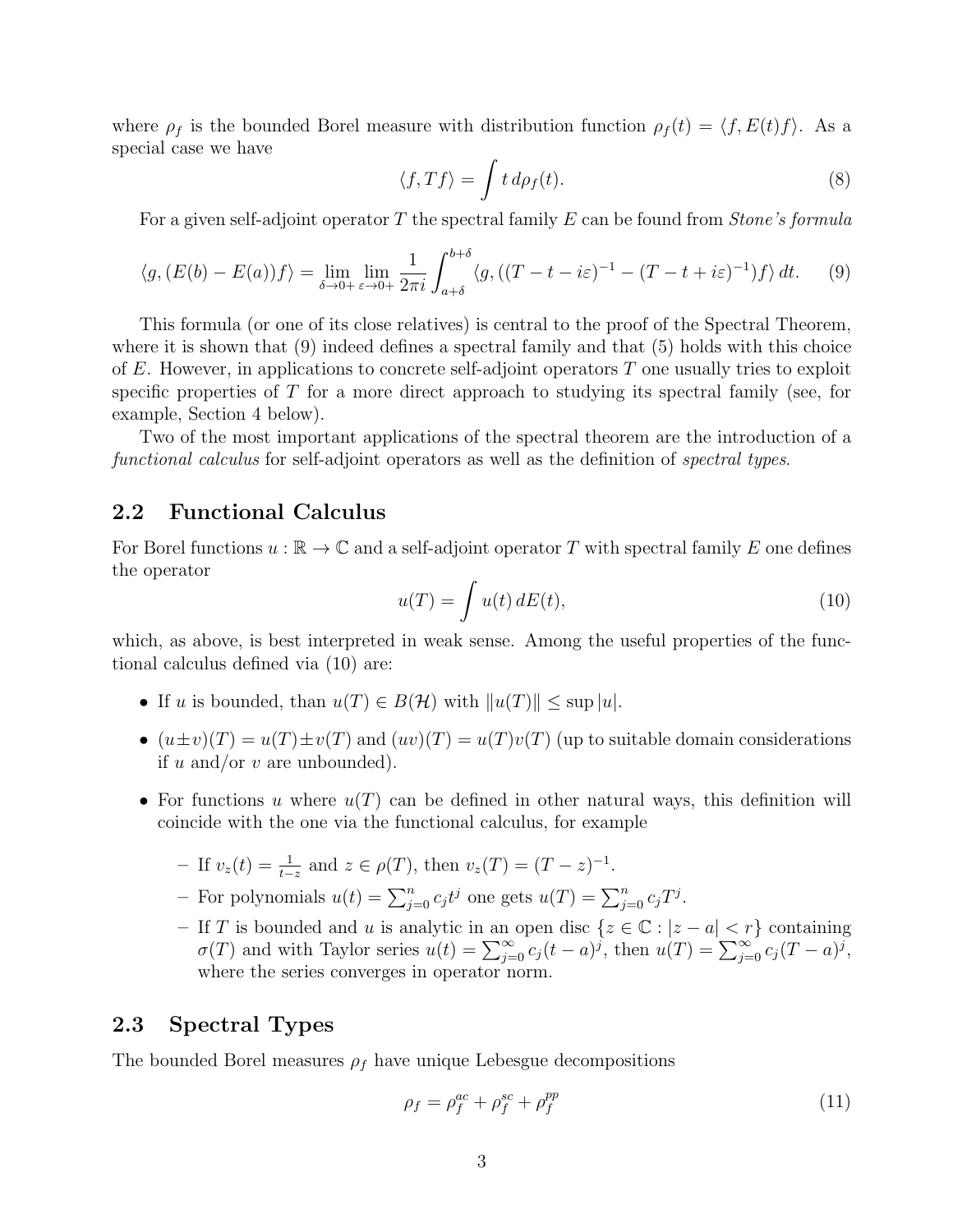into absolutely continuous, singular continuous and pure point measures. This can be used to define the absolutely continuous spectrum  $\sigma_{ac}(T)$ , the singular continuos spectrum  $\sigma_{sc}(T)$  and the *pure point spectrum*  $\sigma_{pp}(T)$  of T via

$$
\sigma_{\bullet}(T) = \bigcup_{f \in \mathcal{H}} \operatorname{supp} \rho_f^{\bullet} \tag{12}
$$

for  $\bullet \in \{ac, sc, pp\}$ . Here the support of a Borel measure  $\rho$  on R is defined as

$$
\operatorname{supp} \rho = \{ t : \rho((t - \varepsilon, t + \varepsilon)) > 0 \text{ for all } \varepsilon > 0 \}. \tag{13}
$$

The set

 $\mathcal{H}_{ac}(T) = \{f \in \mathcal{H} : \rho_f \text{ is purely absolutely continuous}\}\$  (14)

is a reducing subspace for T, the *absolutely continuous subspace* of  $H$  with respect to T. The restriction  $T_{ac}$  of T to  $\mathcal{H}_{ac}(T)$  is the absolutely continuous part of T and satisfies  $\sigma(T_{ac})$  =  $\sigma_{ac}(T)$ .

Similarly, one defines the *singular continuous and pure point subspaces*  $\mathcal{H}_{sc}(T)$  and  $\mathcal{H}_{pp}(T)$ , as well as the *singular continuous and pure point parts*  $T_{sc}$  and  $T_{pp}$  of T. One has

$$
\mathcal{H} = \mathcal{H}_{ac}(T) \oplus \mathcal{H}_{sc}(T) \oplus \mathcal{H}_{sc}(T) \quad \text{and} \quad T = T_{ac} \oplus T_{sc} \oplus T_{pp}.
$$
 (15)

# 3 Solving the Schrödinger Equation and Stone's Theorem

In quantum mechanics (at least in its version due to Schrödinger) the state of a quantum mechanical system at time t is given by a normalized vector  $\psi(t)$  in a Hilbert space  $\mathcal{H}$ . For a system in initial state  $\psi_0 \in \mathcal{H}$  at  $t = 0$  one finds  $\psi(t)$  by solving the *Schrödinger equation* 

$$
i\partial_t \psi(t) = H\psi(t), \quad \psi(0) = \psi_0,\tag{16}
$$

where we have set Planck's constant  $\hbar = 1$ . Here H is the Hamiltonian of the system, a self-adjoint operator in  $\mathcal H$  representing the total energy of the system.

One can argue that self-adjointness of the Hamiltonian is necessary as well as sufficient for guaranteeing the existence of a unique solution of the Schrödinger equation which also has properties which one would like to have for physical reasons.

Sufficiency of self-adjointness of  $H$  is a consequence of the functional calculus: For all  $t \in \mathbb{R}$  let  $u_t(x) = e^{-itx}$  and define

$$
U(t) = u_t(H) = e^{-itH}
$$
\n
$$
(17)
$$

by the functional calculus. It can then be shown that  $\psi(t) = U(t)\psi_0$  is the unique solution of (16) if  $\psi_0 \in D(H)$  (in this case one finds that  $\psi(t) \in \mathcal{H}$  for all t and  $\partial_t \psi(t) = -iH\psi(t)$  in the sense of a derivative of an  $H$ -valued function). For unbounded Hamiltonians  $H$ , one generally interprets  $U(t)\psi_0$  as a solution of the Schrödinger equation even if  $\psi_0$  is not in the domain of H.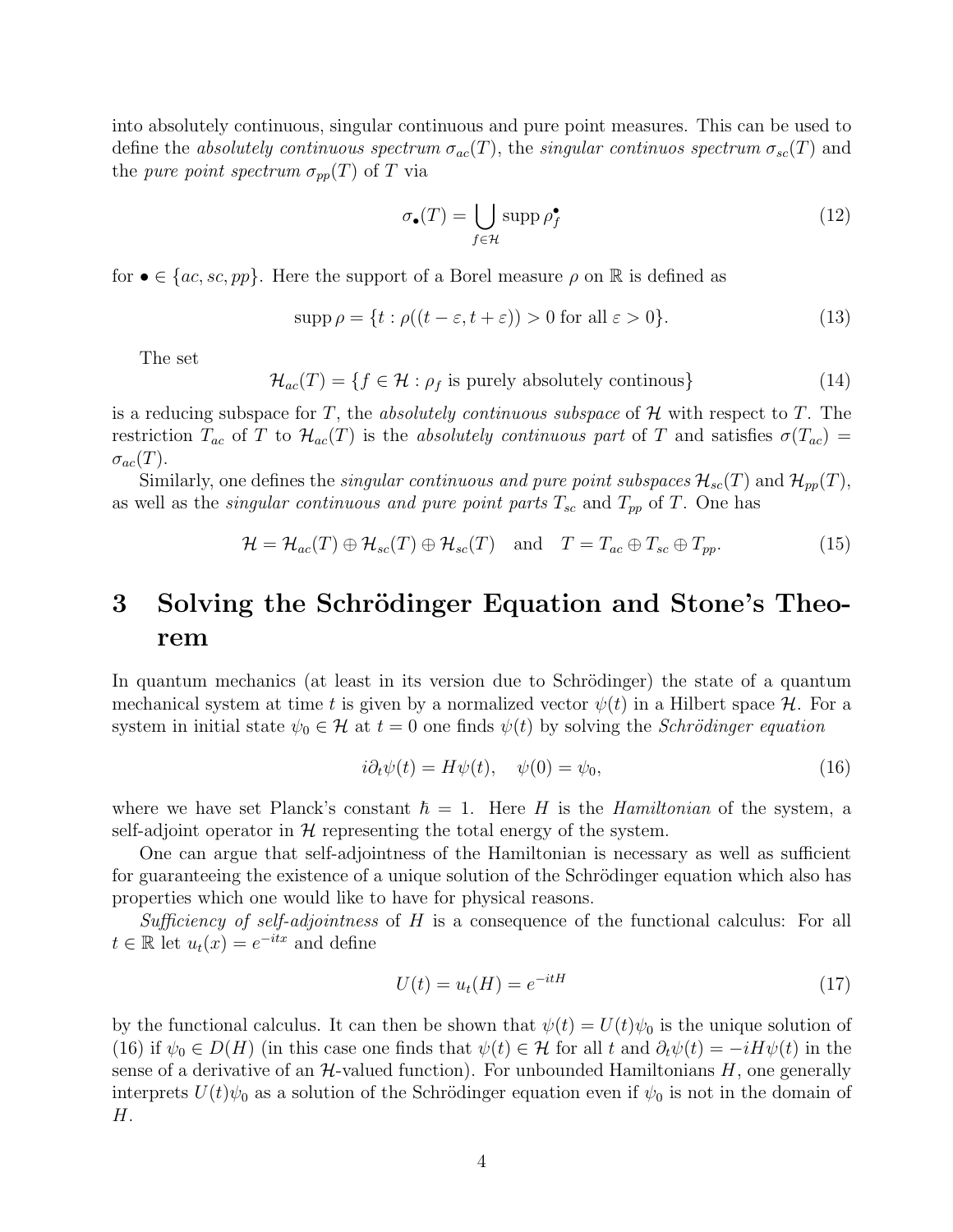$U(t) = e^{-itH}$  is referred to as the *time evolution* of the Hamiltonian H.

The solution  $\psi(t) = U(t)\psi_0$  also has properties which one would expect from the time evolution of a state in a closed quantum mechanical system. Mathematically, this is expressed by the fact that  $U = (U(t))_{t \in \mathbb{R}}$  is a strongly continuous one-parameter unitary group (SCOUG). This means that

- $U(t)$  is unitary in H for all  $t \in \mathbb{R}$ ,
- $U(0) = I$  and  $U(t + s) = U(t)U(s)$  for all  $t, s \in \mathbb{R}$ , and
- $U(t) f \rightarrow U(s) f$  as  $t \rightarrow s$  for all  $f \in \mathcal{H}$ .

In particular, unitarity of U means that the solution  $\psi(t) = U(t)\psi_0$  preserves the norm of  $\psi_0$ , which was assumed to be one. In the canonical case where  $\mathcal H$  is an  $L^2$ -space over the configuration space X of the system (with suitable measure), preservation of the  $L^2$ -norm is crucial for the probabilistic (Born) interpretation of quantum mechanical waves. According to this interpretation,

$$
p_{E,t} = \|\chi_E \psi(t)\|^2 \tag{18}
$$

is the probability that the system will be in a configuration  $x \in E$  at time t, where E is any measurable subset of X.

If one works under the reasonable postulate that the time-evolution of a quantum system should be governed by a SCOUG, then the *necessity of self-adjointness* of the Hamiltonian is a consequence of Stone's Theorem:

**Theorem 3.1** (Stone). If A is the infinitesimal generator of a SCOUG, then  $H = iA$  is self-adjoint.

Here the infinitesimal generator  $A$  of  $U$  is defined as

$$
D(A) = \{ f \in \mathcal{H} : g = \lim_{h \to 0} \frac{1}{h} (U(h)f - f) \text{ exists} \}, \quad Af = g.
$$
 (19)

Assume that  $H$  is the Hamiltonian of a quantum system and the Schrödinger equation (16) is solved by  $\psi(t) = U(t)\psi_0$ , where  $\psi_0 \in D(H)$  and  $U(\cdot)$  is a SCOUG with generator A. Then, in particular,

$$
-iH\psi_0 = \psi'(0) = \lim_{h \to 0} \frac{1}{h}(U(h)\psi_0 - \psi_0).
$$
 (20)

Thus  $\psi_0 \in D(A)$  and  $-iH\psi_0 = A\psi_0$ . Vice versa, if  $\psi_0 \in D(A)$ , then  $U(t)\psi_0$  solves (16) with  $H = iA$ , meaning that we can only gain by choosing the domain of H at least as large as the domain of A.

We combine this to get  $D(A) = D(H)$  and  $H = iA$ . Thus, by Stone's Theorem, H is self-adjoint.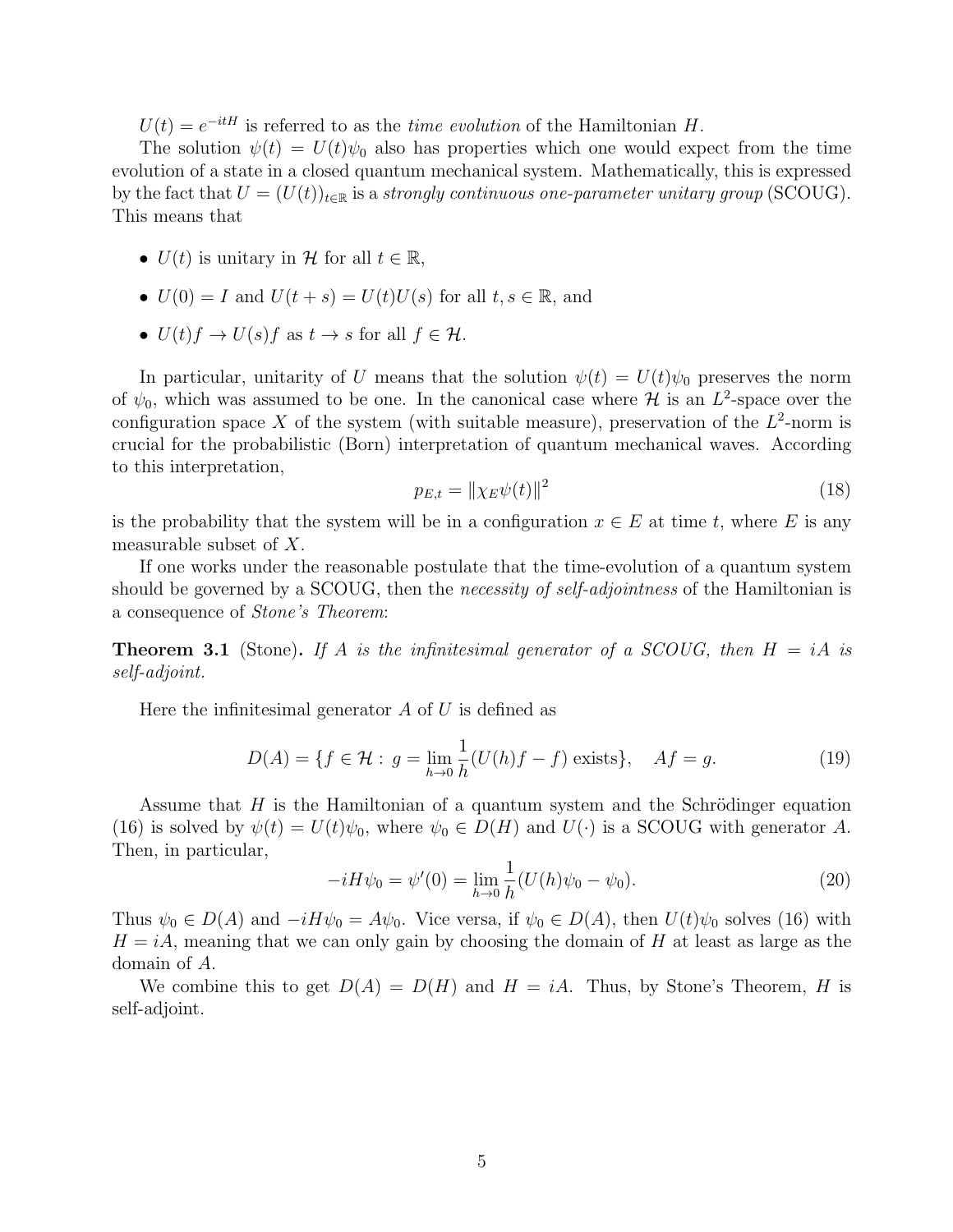## 4 Calculating Time-Evolutions

Stone's formula (9) and the functional calculus (10) can, at least in principle, be used to determine the time-evolution  $U(t) = e^{-itH}$  of a self-adjoint Hamiltonian H. However, in most applications one takes a different approach. This exploits that Hamiltonians can often be written in the form

$$
H = H_0 + V,\t\t(21)
$$

where the time-evolution of  $H_0$  can be found explicitly and V can be considered as a perturbation of  $H_0$  (in suitable sense). Often, but not always,  $H_0$  and V correspond to the kinetic and potential energy of the quantum mechanical system.

### 4.1 Fourier transform

Let us discuss only the continuous and discrete Laplacians as the two most important examples of the kinetic energy operator  $H_0$ . Both of these are translation invariant, one in the continuum and one on the lattice  $\mathbb{Z}^d$ , meaning that both of them can be diagonalized via Fourier transforms:

The *continuous d-dimensional Laplacian* is the self-adjoint operator

$$
H_0 = -\Delta \tag{22}
$$

in  $\mathcal{H} = L^2(\mathbb{R}^d)$  with domain  $D(H_0) = H^2(\mathbb{R}^d)$ , the second order Sobolev space (i.e. the space of those  $L^2$ -functions whose weak derivatives up to second order are still in  $L^2$ ).

The continuum Fourier transform on  $\mathbb{R}^d$  is the unitary operator  $F_c: L^2(\mathbb{R}^d) \to L^2(\mathbb{R}^d)$ defined by

$$
(F_c f)(y) = \text{l.i.m.}_{L \to \infty} (2\pi)^{-d/2} \int_{[-L,L]^d} f(x) e^{-iy \cdot x} dx, \tag{23}
$$

$$
(F_c^{-1}g)(x) = \text{l.i.m.}_{L \to \infty} (2\pi)^{-d/2} \int_{[-L,L]^d} g(y) e^{-iy \cdot x} dy,
$$
 (24)

where l.i.m. denotes the  $L^2$ -limit of functions in y and x, respectively. One has the unitary equivalence

$$
-\Delta = F_c |x|^2 F_c^{-1},\tag{25}
$$

where, somewhat sloppily,  $|x|^2$  stands for the maximal multiplication operator with the function  $|x|^2 = \sum_{j=1}^d x_j^2$ . This gives the representation

$$
e^{-it(-\Delta)} = F_c e^{-it|x|^2} F_c^{-1}
$$
\n(26)

for the time-evolution of the Laplacian. From this one can derive the explicit formula

$$
(e^{-it(-\Delta)}f)(x) = 1 \text{.i.m.}_{L \to \infty} (4\pi it)^{-d/2} \int_{[-L,L]^d} e^{i|x-y|^2/4t} f(y) \, dy,\tag{27}
$$

see e.g. [4].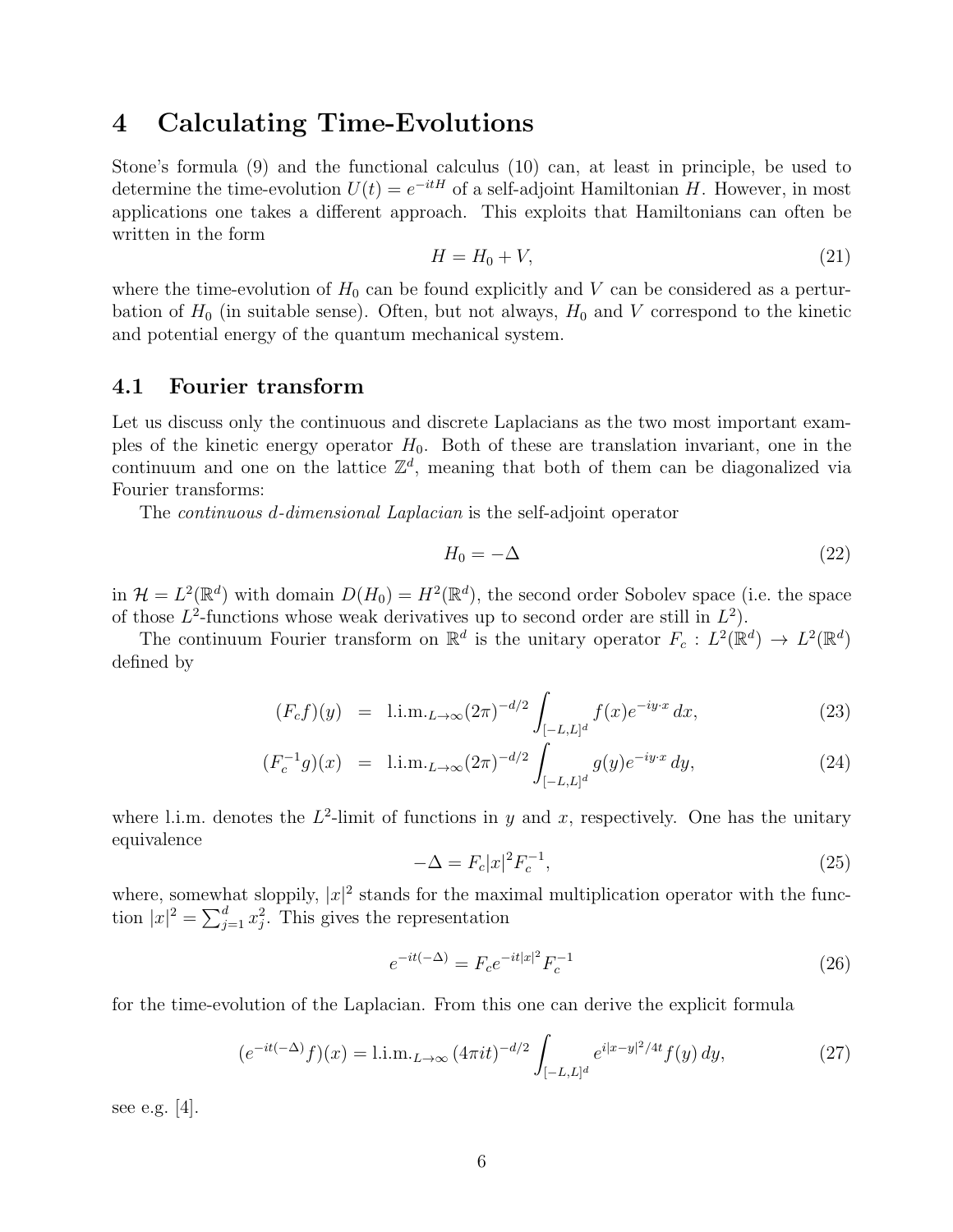The d-dimensional discrete Laplacian is the bounded self-adjoint operator  $h_0$  on  $\ell^2(\mathbb{Z}^d)$ given by

$$
(h_0 f)(x) = -\sum_{y \in \mathbb{Z}^d : |x - y| = 1} f(y) \quad \text{for all } x \in \mathbb{Z}^d.
$$
 (28)

Here  $|x| = \sum_j |x_j|$  is the 1-norm. More appropriately,  $h_0$  should be referred to as the (negative) adjacency operator on  $\mathbb{Z}^d$ , as it differs from the "correct" discrete Laplacian by 2dI. But the effects of this shift are trivial, so that it is frequently neglected.

With the discrete Fourier transform  $F_d : L^2([0, 2\pi)^d) \to \ell^2(\mathbb{Z}^d)$  given by

$$
(F_d f)(n) = (2\pi)^{-d/2} \int_{[0,2\pi)^d} f(x) e^{-in \cdot x} dx,
$$
\n(29)

$$
(F_d^{-1}g)(x) = 1 \text{.i.m.} \, L \to \infty \, (2\pi)^{-d/2} \sum_{n \in \mathbb{Z}^d, |n| \le L} g(n) e^{ix \cdot n}, \tag{30}
$$

one has

$$
h_0 = F_d \left( -2 \sum_{j=1}^d \cos(x_j) \right) F_d^{-1}.
$$
 (31)

While this allows to represent the time-evolution of  $h_0$  as

$$
e^{-ith_0} = F_d e^{-it(-2\sum_j \cos(x_j))} F_d^{-1},\tag{32}
$$

it does not lead to an explicit formula quite as simple as (27).

### 4.2 Duhamel's Formula and Dyson Series

Once the "free" time-evolution  $e^{-itH_0}$  is well understood, one can study the time evolution of  $H = H_0 + V$  by perturbative methods. The basic tool for this is *Duhamel's formula* which, for simplicity, we state here only for bounded  $V$ , while it also holds for certain unbounded perturbations (e.g. those which are relatively  $H_0$ -bounded with relative bound less than one).

**Theorem 4.1** (Duhamel's Formula). Let  $H_0$  be self-adjoint and V bounded and symmetric in  $\mathcal H$  and  $H = H_0 + V$ . Then

$$
e^{-itH}\psi_0 = e^{-itH_0}\psi_0 + (-i)\int_0^t e^{-i(t-t_1)H_0}Ve^{-it_1H}\psi_0 dt_1
$$
\n(33)

for every  $\psi_0 \in \mathcal{H}$ .

Observe that the integrand on the right of (33) is continuous, so that the integral (as well as other integrals appearing below) can be interpreted as a Riemann integral of an  $\mathcal{H}$ -valued function.

*Proof.* The proof of (33) proceeds by differentiation and subsequent integration: For  $\psi_0 \in$  $D(H_0) = D(H)$  one has by an operator version of the product rule

$$
\frac{d}{dt}e^{itH_0}e^{-itH}\psi_0 = e^{itH_0}iH_0e^{-itH}\psi_0 - e^{itH_0}iHe^{-itH}\psi_0 \tag{34}
$$

$$
= -ie^{itH_0}Ve^{-itH}\psi_0.
$$
\n
$$
(35)
$$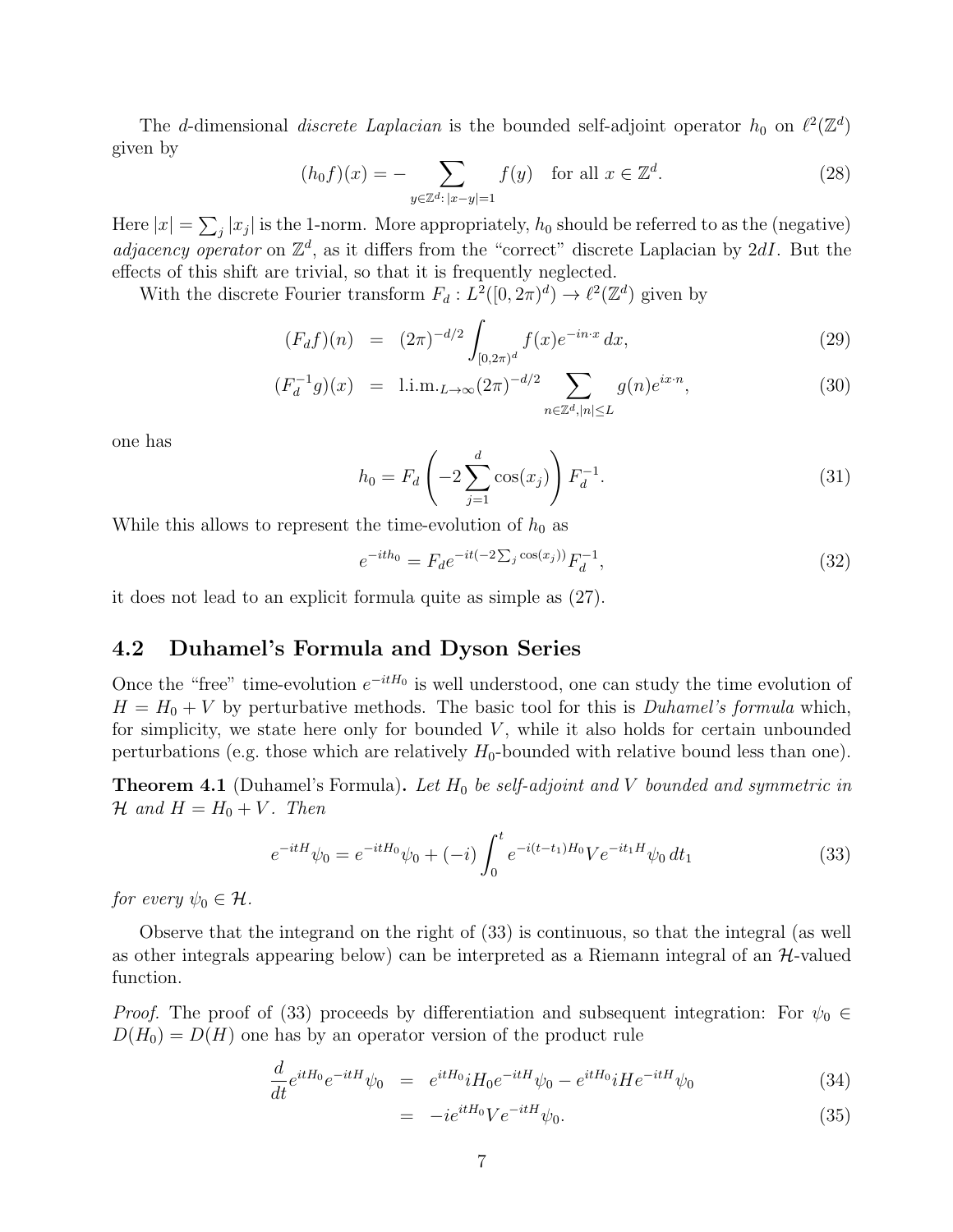This is now integrated to yield

$$
e^{itH_0}e^{-itH}\psi_0 - \psi_0 = (-i)\int_0^t e^{it_1H_0}Ve^{-it_1H}\psi_0 dt_1,
$$
\n(36)

from which (33) follows after multiplying by  $e^{-itH_0}$ . This extends to general  $\psi_0$ , as both sides of (33) are bounded operators.  $\Box$ 

In some cases (33) can be used directly to obtain information on  $e^{-itH}$  by using bounds on the integral. In other cases, one may exploit that (33) can be iterated, i.e. one may express  $e^{-it_1H}\psi_0$  under the integral by another application of Duhamel's formula. This leads to the Dyson series:

**Theorem 4.2** (Dyson Series). Let  $H_0$  be self-adjoint and V bounded and symmetric, and  $\psi_0 \in \mathcal{H}$ . Then

$$
e^{-itH}\psi_0 = e^{-itH_0}\psi_0
$$
\n
$$
+ \sum_{n=1}^{\infty} (-i)^n \int_0^t \int_0^{t_1} \dots \int_0^{t_{n-1}} e^{-i(t-t_1)H_0} V\left(\prod_{k=1}^{n-1} e^{-i(t_k - t_{k+1})H_0} V\right) e^{-it_n H_0} \psi_0 dt_n \dots dt_2 dt_1,
$$
\n(37)

with convergence of the series in operator norm.

*Proof.* Iterating (33)  $\ell$  times gives a partial sum from  $n = 1$  to  $n = \ell$  for the series in (37), with the  $\ell$ -th term being replaced by

$$
(-i)^{\ell} \int_0^t \int_0^{t_1} \dots \int_0^{t_{\ell-1}} e^{-i(t-t_1)H_0} V\left(\prod_{k=1}^{\ell-1} e^{-i(t_k-t_{k+1})H_0} V\right) e^{-it_{\ell}H} \psi_0 dt_{\ell} \dots dt_2 dt_1, \tag{38}
$$

note the  $H$  in the last term under the integral. The integral  $(38)$  defines a bounded operator with norm at most  $\frac{|t|}{\ell!} ||V||^{\ell}$ . Thus the partial sums converge to the series (37) in operator norm.

 $\Box$ 

### 4.3 Non-interacting systems, Baker-Campbell-Hausdorff and **Trotter**

The simplest case for calculating the time-evolution of an additive Hamiltonian  $H = A + B$ is when A and B commute,  $[A, B] = 0$ . Then

$$
e^{-it(A+B)} = e^{-itA}e^{-itB}.\tag{39}
$$

If A and B are bounded self-adjoint operators, then this follows with essentially the same proof as for the "ordinary" exponential function (also using the last remark in Section 2.2 above. However, (39) also extends to suitable classes of unbounded self-adjoint operators.

For example, the Hamiltonian of a quantum system consisting of two non-interacting subsystems governed by Hamiltonians  $H_1$ ,  $H_2$  in Hilbert spaces  $\mathcal{H}_1$  and  $\mathcal{H}_2$  is given by

$$
H = \overline{H_1 \otimes I + I \otimes H_2} \quad \text{in } \mathcal{H} = \mathcal{H}_1 \otimes \mathcal{H}_2. \tag{40}
$$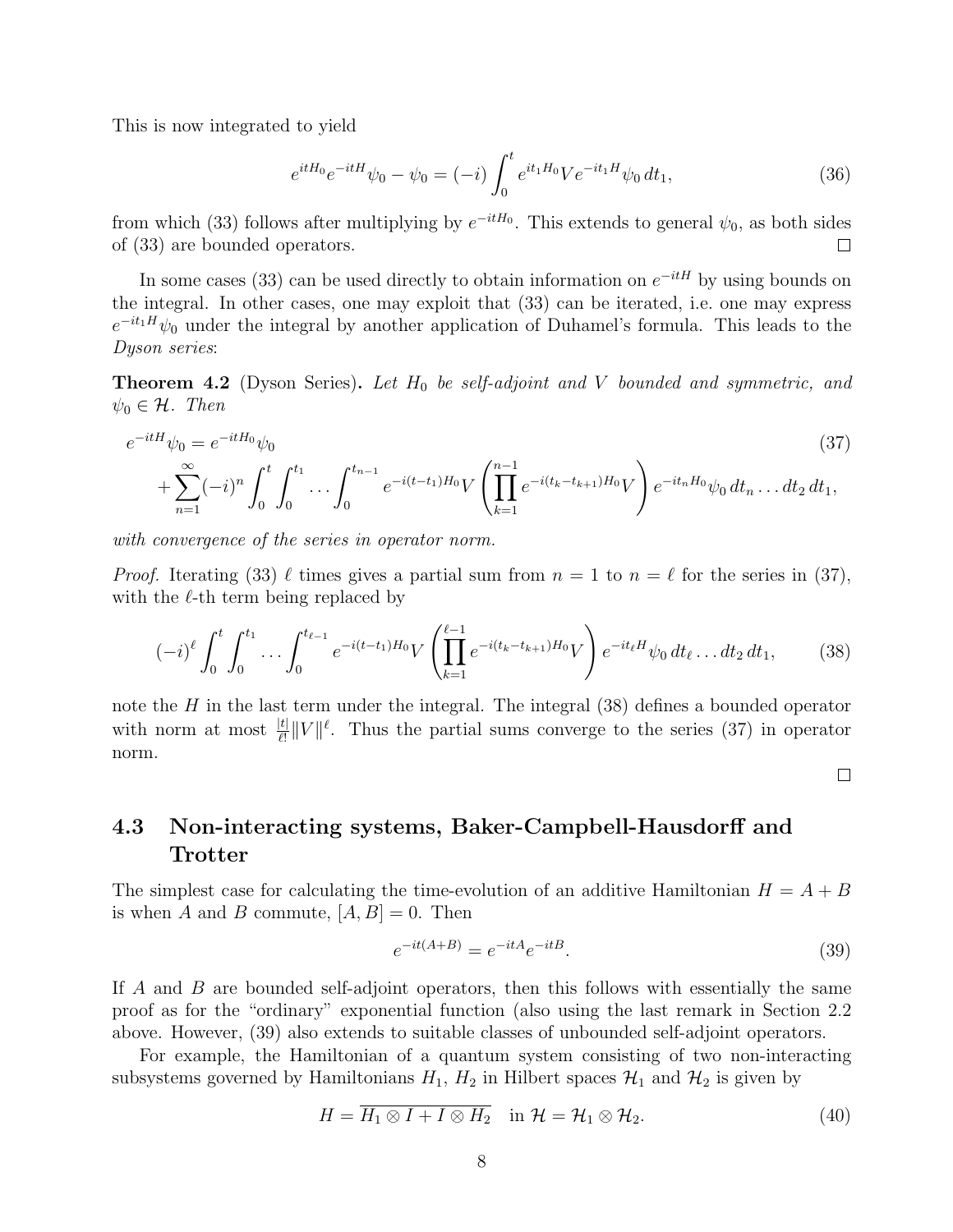Here the closure on the right is necessary if  $H_1$  and  $H_2$  are both unbounded.  $H_1 \otimes I$  and  $I \otimes H_2$  commute, which leads to

$$
e^{-itH} = e^{-it(H_1 \otimes I)}e^{-it(I \otimes H_2)} = (e^{-itH_1} \otimes I)(I \otimes e^{-itH_2})
$$
\n(41)

$$
= e^{-itH_1} \otimes e^{-itH_2}.\tag{42}
$$

Of course, this is what must happen physically: The two non-interacting systems evolve separately in their respective Hilbert spaces. This formula for the time-evolution of noninteracting quantum systems extends in an obvious way to systems consisting of an arbitrary finite number of non-interacting subsystems.

In some cases where operators A and B don't commute, one may instead use the Baker-*Campbell-Hausdorff formula* to find the evolution of  $A + B$ . In its simplest version for square matrices (or bounded operators) A and B such that  $[A, [A, B]] = [B, [A, B]] = 0$ , the BCH formula says

$$
e^{A+B} = e^A e^B e^{-\frac{1}{2}[A,B]}.
$$
\n(43)

Here matrix-exponentials are defined as Taylor series.

A proof of (43) can be sketched along exactly the same lines which were used above to prove Duhamel's formula and the Dyson series, but with more technical effort: (i) Differentiate  $e^{-tB}e^{-tA}e^{t(A+B)}$ , using that  $[B, e^{-tA}] = -t[B, A]e^{-tA}$  to simplify the result, (ii) integrate over  $0 \le t \le 1$ , (iii) iterate the first two steps and recognize that the power series of  $e^{t^2[A,B]/2}$  arises. For self-adjoint  $A$  and  $B$  this gives the time evolution

$$
e^{-it(A+B)} = e^{-itA}e^{-itBe}e^{\frac{t^2}{2}[A,B]}.
$$
\n(44)

As a special case, at least formally, this leads to the Weyl relation

$$
e^{i(rp+sq)} = e^{-irs/2}e^{irp}e^{isq}.\tag{45}
$$

Here  $r, s \in \mathbb{R}$  and p and q are the momentum and position operators in  $L^2(\mathbb{R})$ , i.e.  $(pf)(x) =$  $-i f'(x)$ ,  $(qf)(x) = xf(x)$ . They satisfy  $[p, q] = -iI$ , and thus, in particular,  $[p, [p, q]] =$  $[q, [p, q]] = 0$ , so that formally (45) follows from (43). As p and q are unbounded operators, the rigorous proof needs a bit more care than for the case of bounded operators, but, using the theory of analytic vectors, follows essentially the same steps, see e.g. Section 5.2.1 in [2] for details.

While the BCH formula (and certain analogues for higher order commutators) apply only in very special cases, a much more generally applicable tool is the Trotter product formula. It says that if A, B and  $A + B$  (with domain  $D(A) \cap D(B)$ ) are self-adjoint in H, then

$$
e^{-it(A+B)}f = \lim_{n \to \infty} \left( e^{-i\frac{t}{n}A} e^{-i\frac{t}{n}B} \right)^n f \tag{46}
$$

for all  $f \in \mathcal{H}$ . For proofs see Theorem VIII.30 in [3] or Theorem 7.40 in [6]. In these references one can also find a *semi-group version* of the Trotter product formula: If A, B and  $A + B$  are semi-bounded from below, then

$$
e^{-t(A+B)}f = \lim_{n \to \infty} \left( e^{-\frac{t}{n}A} e^{-\frac{t}{n}B} \right)^n \tag{47}
$$

for all  $f \in \mathcal{H}$  and all  $t \geq 0$ . The latter is relevant, for example, in the proof of the Feynman-*Kac formula*, but we won't go into this here, see, e.g., Chapter X.11 of [4].